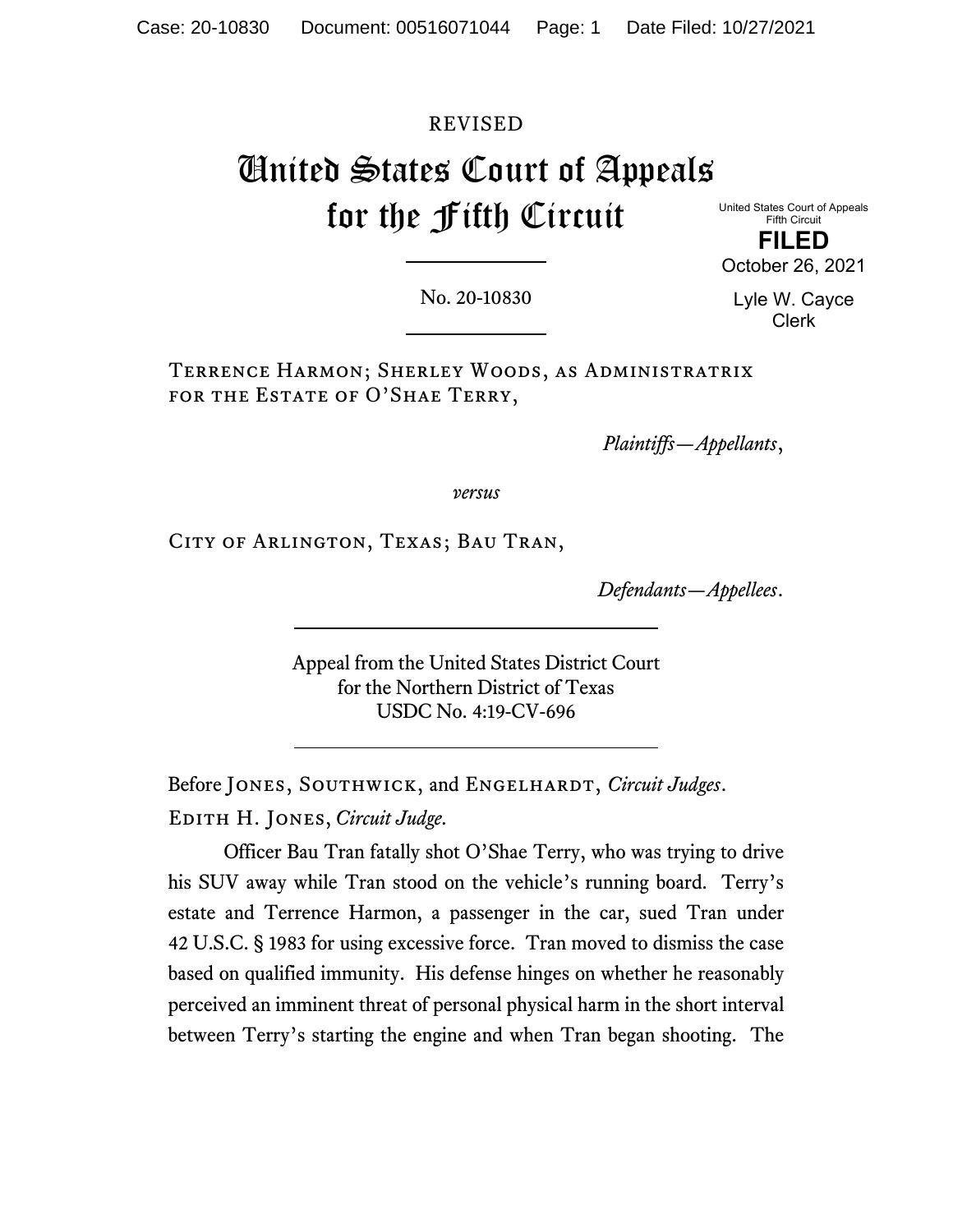district court upheld Tran's defense, dismissing the claims against him and the City of Arlington, a codefendant. We agree that plaintiffs did not plausibly allege an unconstitutional use of excessive force by Tran, did not rebut his qualified immunity, and therefore had no claim for municipal liability. Thus, we AFFIRM.

#### **I. Background**

A City of Arlington police officer pulled over O'Shae Terry and his passenger, Terrence Harmon, for driving a large SUV with an expired registration tag. The officer approached the car and asked Terry and Harmon for identification. After taking their information, the officer advised them that she smelled marijuana coming from the car and, as a result, had to search it. In the meantime, another police officer, Defendant Bau Tran, arrived on the scene and approached the car from the passenger's side next to a curb. While the first officer went back to her patrol car to verify Terry's and Harmon's information, Tran waited with the two men. Tran asked them to lower the windows and shut off the vehicle's engine, and Terry at first complied. Dashcam and bodycam videos capture what happened next.

After some small talk, Terry started raising the windows and reaching for the ignition. Tran immediately shouted "hey, hey, hey, hey," clambered onto the running board of the SUV, and grabbed the passenger window with his left hand. Tran reached through the passenger window with his right hand and yelled "hey, stop." Tran retracted his right hand and rested it on his holstered pistol.Then Terry fired the ignition and shifted into drive. Just after the car lurched forward, Tran drew his weapon, stuck it through the window past Harmon's face, and shot 5 rounds, striking Terry four times.

Terry lost control, careened across the opposite lane, and jumped the curb. The force of the SUV hitting the curb knocked Tran off and onto the street. As Tran rolled over the asphalt, the car's rear tires just about hit Tran's flailing limbs. Harmon then gained control of the SUV, got it back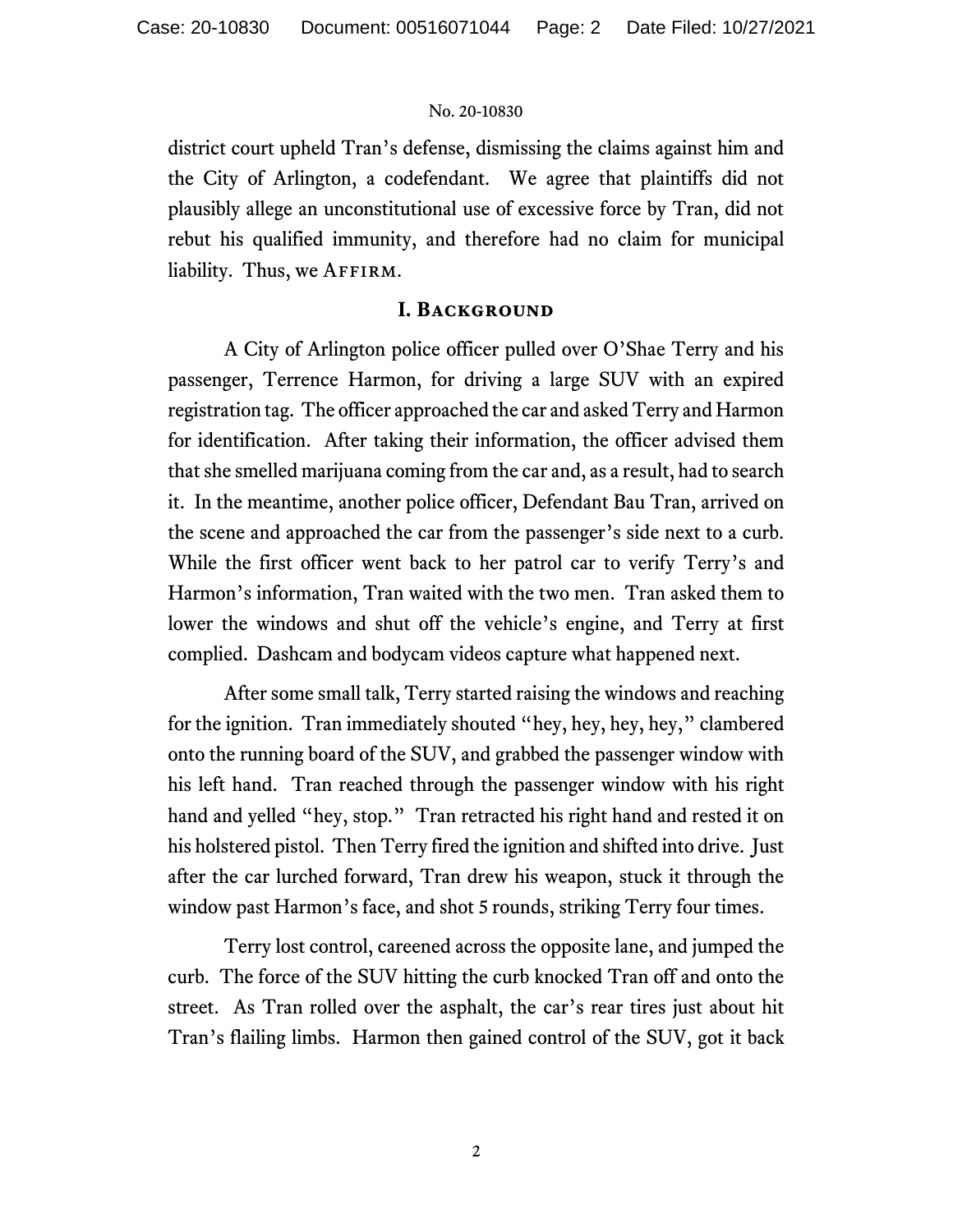onto the street, and stopped it. An ambulance took Terry to the hospital, but he did not survive.

Terry's administratrix and Harmon sued Tran under 42 U.S.C. § 1983 for Tran's alleged violation of the Fourth Amendment. They also sued the City of Arlington, contending that Tran's use of excessive force could be imputed to the city because of its repeated failure to discipline Tran in the past and its broader custom of using excessive force with racial bias. They also alleged various state-law claims.

Tran moved to dismiss the case on the pleadings and asserted qualified immunity as a defense. The City of Arlington also moved to dismiss the municipal liability claims against it for failure to state a claim. The district court granted those motions. The plaintiffs have appealed the judgment, except as to the state law claims.

#### **II. Standard of Review**

Appellate review of a district court's  $FED. R. CIV. PRO. 12(b)(6)$ dismissal on the pleadings is *de novo*. *Morgan v. Swanson*, 659 F.3d 359, 370 (5th Cir. 2011) (en banc). In conducting that review, the court accepts "all well-pleaded facts as true and draw[s] all reasonable inferences in favor of the nonmoving party." *Id.* The court does not, however, "presume true a number of categories of statements, including legal conclusions; mere labels; threadbare recitals of the elements of a cause of action; conclusory statements; and naked assertions devoid of further factual enhancement." *Id.*(cleaned up) (quoting *Ashcroft v. Iqbal*., 556 U.S. 662, 678, 129 S. Ct. 1937, 1949 (2009)). Moreover, where video recordings are included in the pleadings, as is the case here, the video depictions of events, viewed in the light most favorable to the plaintiff, should be adopted over the factual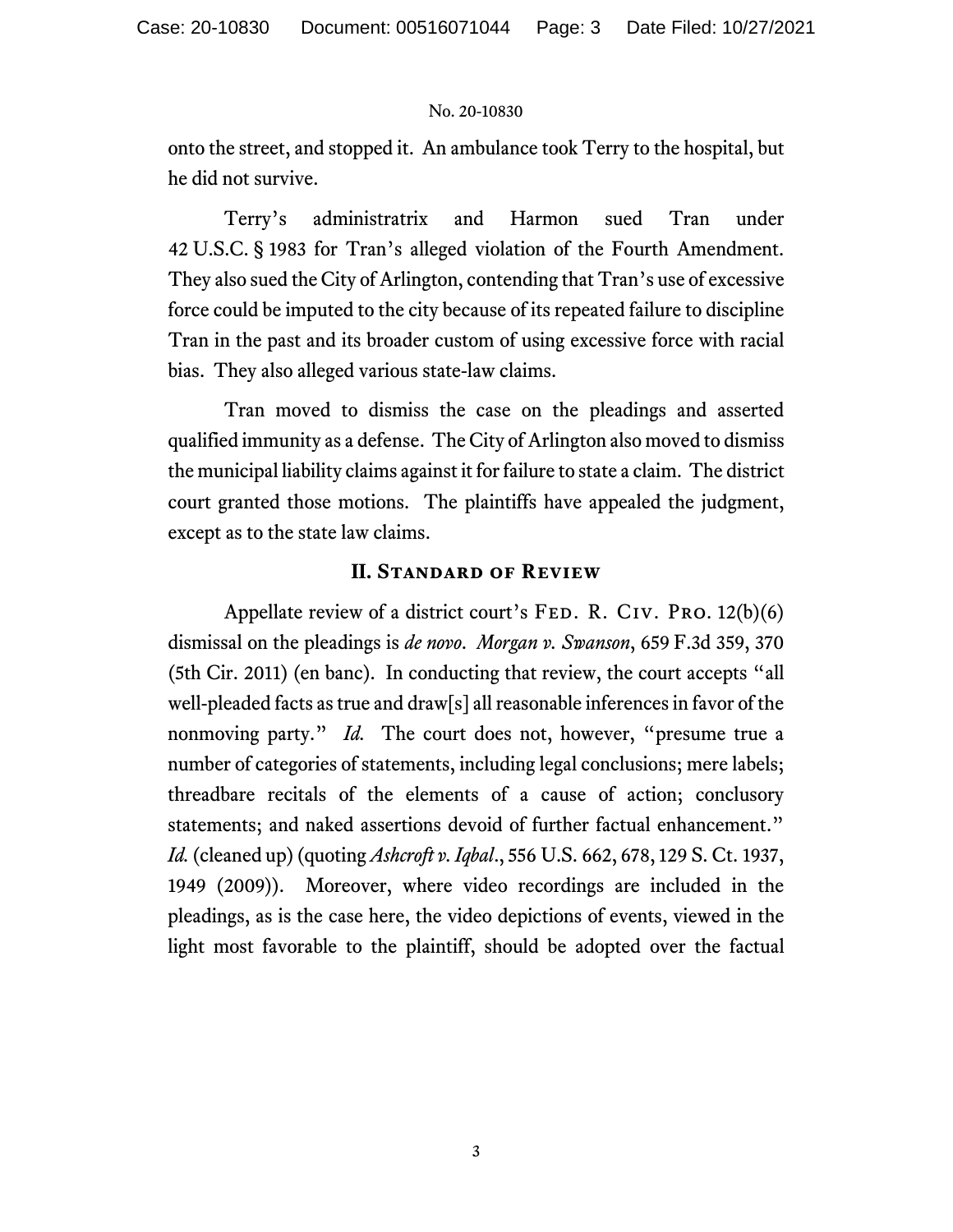allegations in the complaint if the video "blatantly contradict  $[s]$ " those allegations.[1](#page-3-0) *Scott v. Harris*, 550 U.S. 372, 380, 127 S. Ct. 1769, 1776 (2007).

#### **III. Discussion**

On appeal, the plaintiffs advance three arguments. First, the plaintiffs argue that Tran is not entitled to qualified immunity because his use of excessive force violated a clearly established constitutional right. Second, Tran violated Harmon's rights by shooting Terry and thereby seizing the entire SUV, including Harmon, the passenger. Finally, the City is liable for Tran's use of excessive force. We discuss each claim in turn.

#### **A. Qualified Immunity**

Tran is entitled to qualified immunity at the motion-to-dismiss stage unless the plaintiffs have alleged facts sufficient to plausibly show that (1) the defendant's conduct violated a constitutional right and (2) the constitutional right was clearly established at the time of the alleged misconduct. *Pearson v. Callahan*, 555 U.S. 223, 232, 129 S. Ct. 808, 816 (2009). The plaintiffs cannot satisfy either of these standards.

#### **1. Constitutional Violation**

Because Officer Tran used deadly force to "seize" Terry, the relevant Fourth Amendment questions are whether the force was "excessive" and "unreasonable" as "judged from the perspective of a reasonable officer on the scene, rather than with the 20/20 vision of hindsight." *Graham v. Connor*, 490 U.S. 386, 396, 109 S. Ct. 1865, 1872 (1989) (citation omitted). That calculus "must embody allowance for the fact that police officers are often forced to make split-second judgments—in circumstances that are

<span id="page-3-0"></span><sup>&</sup>lt;sup>1</sup> The video is available on YouTube: https://www.youtube.com/watch?v= bh08la7J0 s (last visited Oct. 4, 2021). The video contains both dashcam footage and bodycam footage of the incident.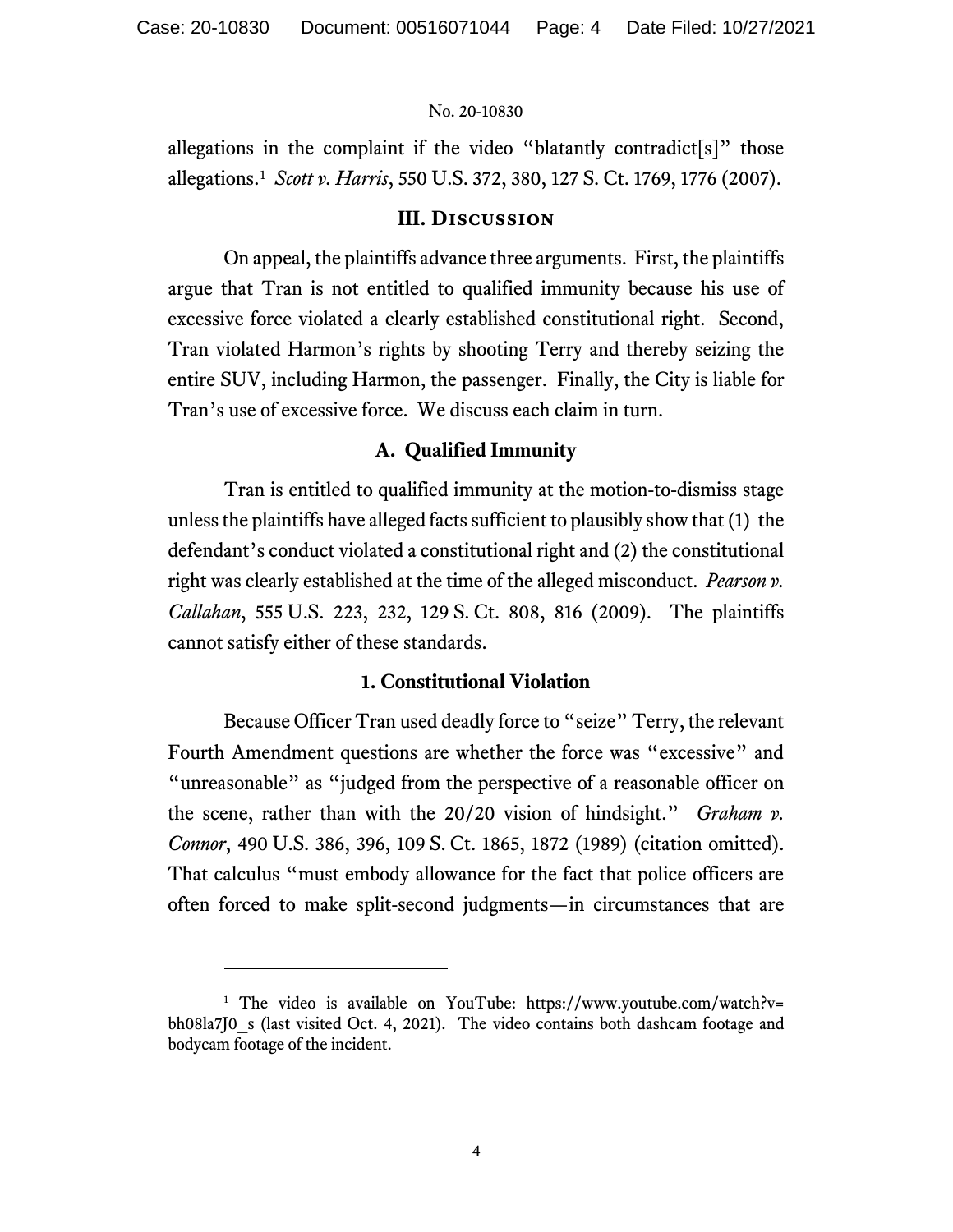tense, uncertain, and rapidly evolving—about the amount of force that is necessary in a particular situation." *Id.* at 396-97.

In evaluating whether the officer used "excessive" force, courts consider the "severity of the crime at issue, whether the suspect poses an immediate threat to the safety of the officers or others, and whether he is actively resisting arrest or attempting to evade arrest by flight." *Id.* at 396 (citation omitted). The threat-of-harm factor typically predominates the analysis when deadly force has been deployed. Accordingly, this court's cases hold that "[a]n officer's use of deadly force is not excessive, and thus no constitutional violation occurs, when the officer reasonably believes that the suspect poses a threat of serious harm to the officer or to others." *Manis v. Lawson*, 585 F.3d 839, 843 (5th Cir. 2009) (citation omitted). A court must "be cautious about second-guessing [the] police officer's assessment" of the threat level. *Ryburn v. Huff*, 565 U.S. 469, 477, 132 S. Ct. 987, 991-92 (2012) (per curiam). The question for this court is whether Tran could reasonably believe that Terry posed a serious threat of harm.

The reasonableness inquiry is inherently factbound, making the video of this ten-second event critical. [2](#page-4-0) *Scott*, 550 U.S. at 383, 127 S. Ct. at 1778 (2007). While Tran was waiting with Terry and Harmon, Terry abruptly rolled up the windows and reached for his keys. Tran immediately shouted "hey, hey, hey, hey" and "hey stop," grabbed onto the SUV's passenger window, and stepped onto the running board (a narrow ledge at the base of the SUV doors designed to assist passengers climbing into the car). Ignoring

<span id="page-4-0"></span><sup>&</sup>lt;sup>2</sup> The court cannot accept as true plaintiffs' allegation that Tran climbed onto the running board in "an effort to gain a good angle to shoot" Terry because that allegation is a conclusory statement about Tran's subjective intent. *See Iqbal*., 556 U.S. at 678, 129 S. Ct. at 1949. Moreover, plaintiffs' allegation that Tran was "never exposed to any risk of harm or injury by Terry or Harmon" is a legal conclusion that the court need not accept as true. *Id.* And, in any event, the latter allegation is "blatantly contradicted" by the video recording. *See Scott*, 550 U.S. at 380, 127 S. Ct. at 1776.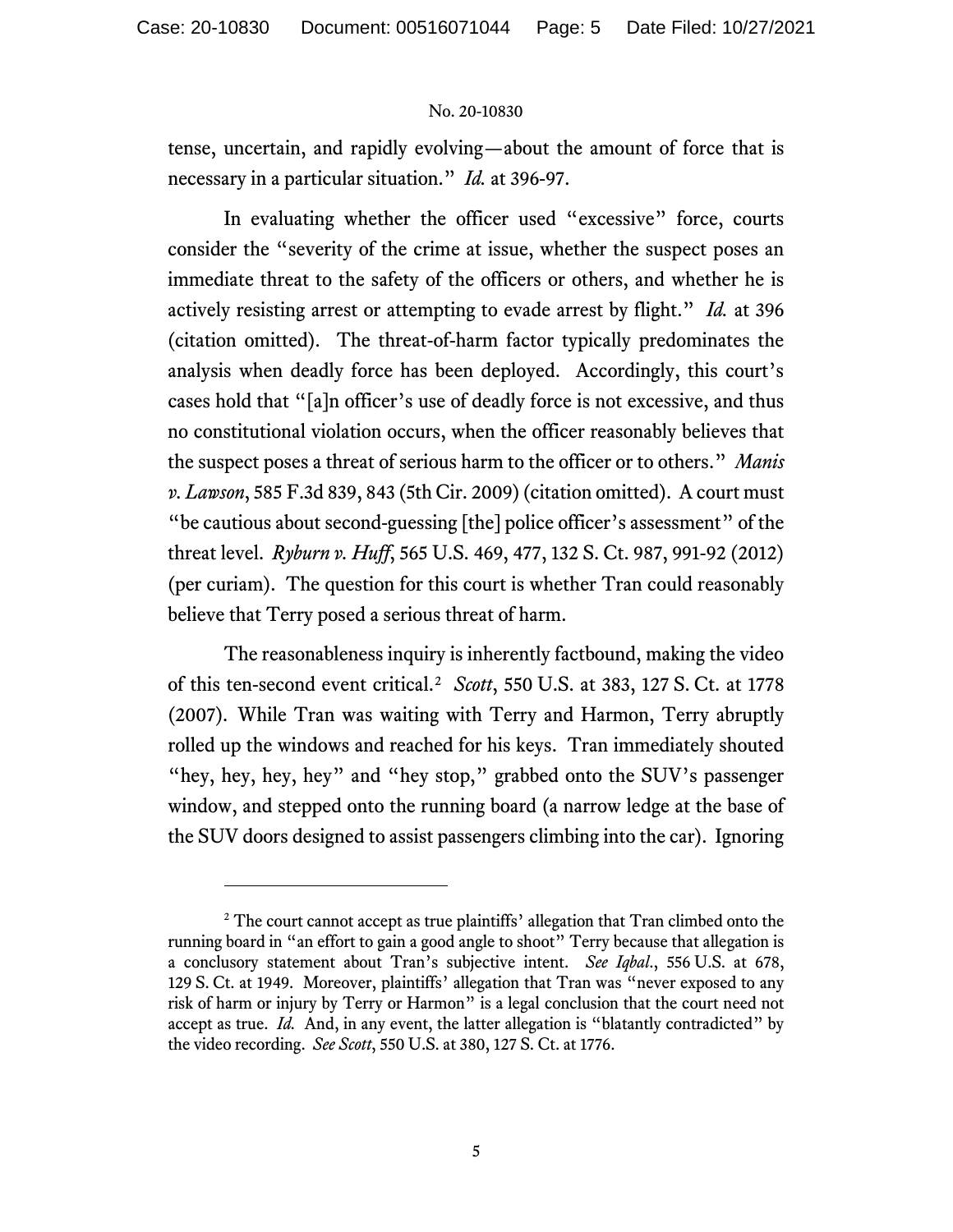Tran's commands to stop what he was doing, Terry started the car, put it in gear, and started to drive off—with Tran hanging onto the passenger window, perched on the narrow running board. Before Terry accelerated, Tran kept his pistol holstered. But about a second after the car lurched forward, Tran drew his pistol and shot Terry four times.

That brief interval—when Tran is clinging to the accelerating SUV and draws his pistol on the driver—is what the court must consider to determine whether Tran reasonably believed he was at risk of serious physical harm. *Cf. White v. Pauly*, --- U.S. ---, 137 S. Ct. 548, 550 (2017) (per curiam). That belief was reasonable. [3](#page-5-0)

Indeed, what came next illustrates the danger Tran faced. Several seconds after Tran shot Terry, while the SUV was still moving, Tran fell off the running board and into the busy street.<sup>4</sup> Common sense confirms that falling off a moving car onto the street can result in serious physical injuries. Moreover, as Tran tumbled across the asphalt, the car's rear tires nearly overran his limbs. That this near miss occurred after Tran had shot Terry is

<span id="page-5-0"></span><sup>&</sup>lt;sup>3</sup> This court has recognized the obvious threat of harm to an officer on the side of a fleeing vehicle in several unpublished opinions, and in every one, this court affirmed qualified immunity. *See, e.g.*, *Mazoch v. Carrizales*, 733 Fed. App'x 179 (5th Cir. 2018) (affirming qualified immunity for officer who shot driver after being dragged from side of car with arms trapped in windows); *Davis v. Romer*, 600 Fed. App'x 926 (5th Cir. 2015) (same for officer standing on running board who shot driver of fleeing vehicle headed for a highway); *Owens v. City of Austin*, 259 Fed. App'x 621 (5th Cir. 2007) (same for officer who shot fleeing driver while trapped in window and being dragged).

Terry's representative attempts to distinguish the two dragging cases by pointing out that when Tran shot Terry, Tran was not being dragged and not at risk of being dragged because the window was mostly open. But the threat of harm inquiry does not ask whether the officer *was* harmed, only whether he could reasonably perceive a threat of serious physical harm. Here, like the officer in *Davis v. Romer*, Tran assuredly could perceive such a threat.

<span id="page-5-1"></span><sup>4</sup> Compounding the danger here, the dashcam video shows about four dozen cars traversing the street during the entire encounter.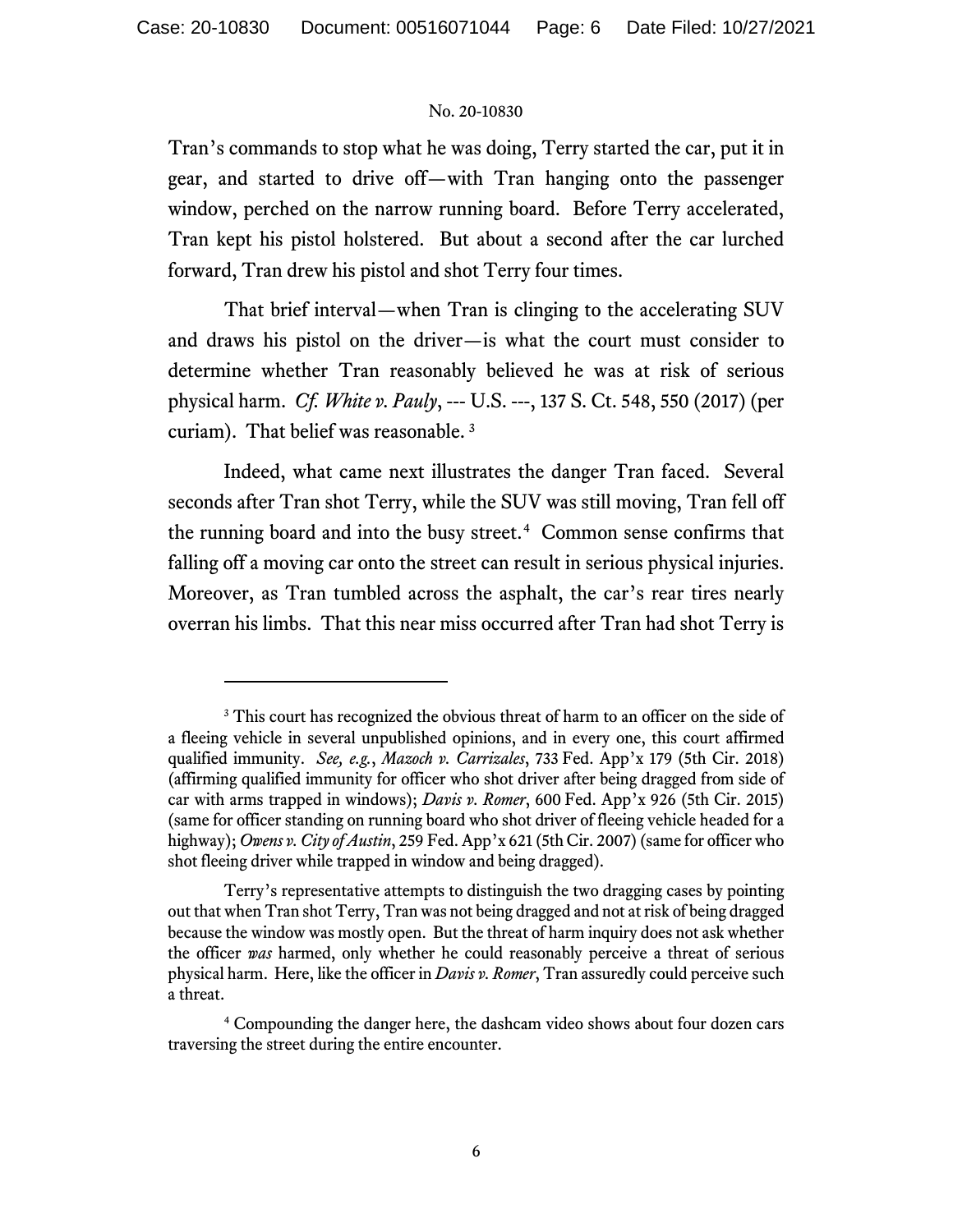of no moment; it confirms that Tran could reasonably perceive a serious threat of harm as Terry drove away with Tran holding onto the SUV.

The plaintiffs attempt to refute that conclusion by arguing that being "at" the side of a moving vehicle does not pose a threat of harm because "the existence of the threat generally turns on whether the person is in the vehicle's path." But Tran faced a different threat altogether. The threat of falling from a vehicle in motion is unrelated to whether Tran was in the vehicle's path. As a result, Terry's analogy to cases where officers were "at" the vehicle's side, and not in its path, falls flat.

The plaintiffs also contend that Tran could have simply stepped off the running board and let Terry drive away, the availability of that alternative, they argue, makes Tran's use of deadly force unreasonable. But qualified immunity precedent forbids that sort of Monday morning quarterbacking; the threat of harm must be "judged from the perspective of a reasonable officer on the scene, rather than with the 20/20 vision of hindsight." *Graham*, 490 U.S. at 396, 109 S. Ct. at 1872. Heeding the Supreme Court's admonition, this court consistently rejects such arguments. *See Thompson v. Mercer*, 762 F.3d 433, 439-40 (5th Cir. 2014) (rejecting hindsight argument that officers would not have faced threat of harm if they had acted differently); *Fraire v. City of Arlington*, 957 F.2d 1268, 1275-76 (5th Cir. 1992) (similar). Moreover, the plaintiffs' reliance on *Lytle v. Bexar County*, 560 F.3d 404 (5th Cir. 2009), to support their hindsight argument is misplaced. In that case, this court looked at the weak logical nexus between the officer's conduct and the threat of harm to the officer as part of its inquiry into the reasonableness of the officer's use of deadly force. *See id.* at 412 (concluding that "[i]t is unclear how firing at the back of a fleeing vehicle some distance away was a reasonable method of addressing the threat" to the officer). This court did not, however, condone an open-ended inquiry into every alternative course of action—such an inquiry is inimical to established qualified immunity doctrine. *See id.* at 412-13.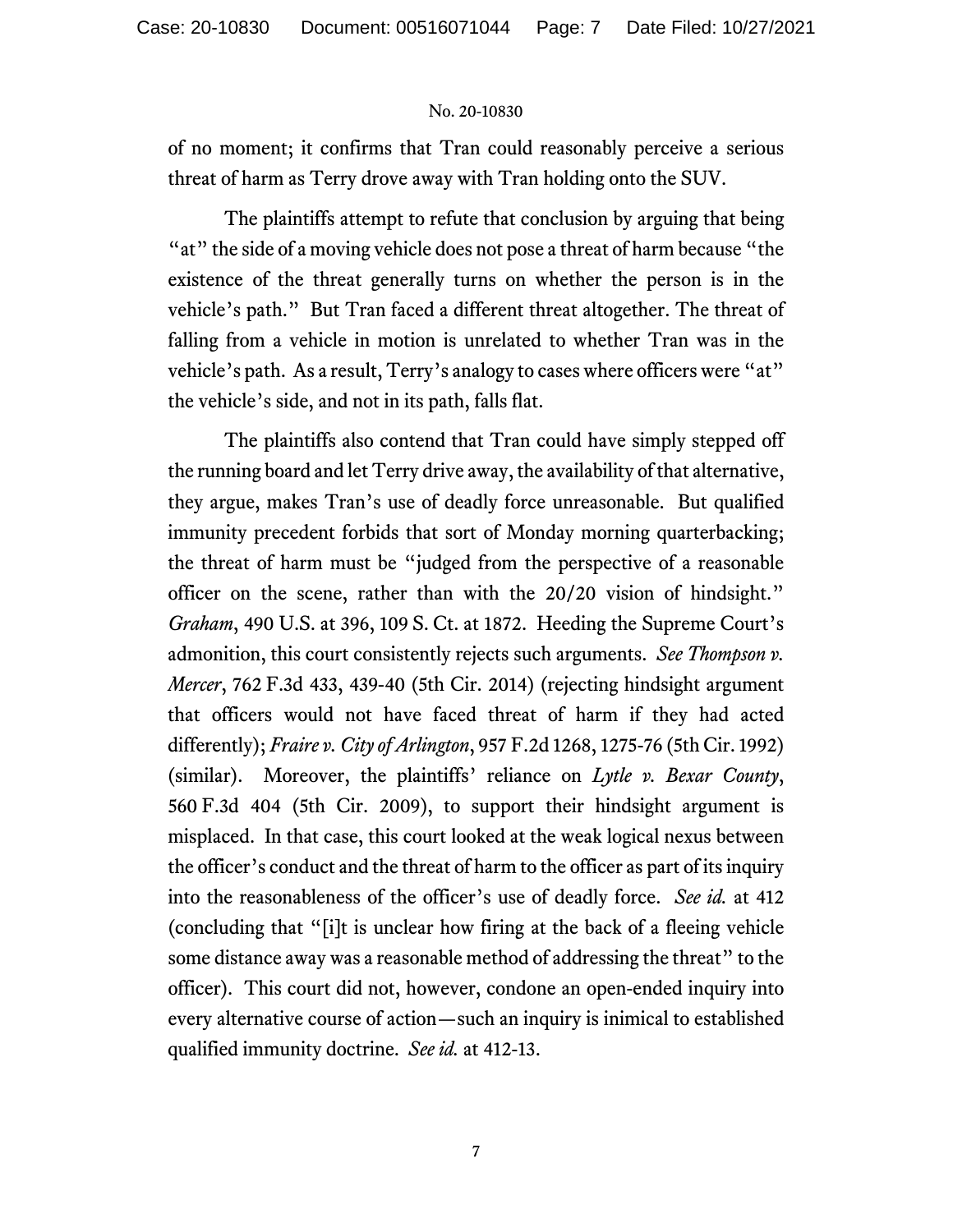Finally, the plaintiffs argue that Tran shot too quickly, about a second after the engine was engaged, for his use of deadly force to be reasonable. The speed with which an officer resorts to force can factor into the reasonableness analysis, but only where officers deliberately, and rapidly, eschew lesser responses when such means are not only plainly available but also obviously recommended by the situation. *See Newman v. Guedry*, 703 F.3d 757, 763 (5th Cir. 2012) (considering the allegation that officers "immediately resorted to taser and nightstick" against a mostly compliant suspect "without attempting to use physical skill, negotiation, or even commands."). Here, Tran did not have the luxury of engaging in negotiation or deliberation, though he commanded Terry to stop reaching for the ignition. Tran was on the side of an accelerating vehicle and had to act quickly. We cannot conclude that the speed with which he resorted to force impairs the reasonableness of his actions.

Significantly, the plaintiffs have cited no case in which a law enforcement officer, holding onto a suspect's car as it drove away, has been held to have used unconstitutionally excessive force to restrain the driver. In sum, taking the facts in the light most favorable to the plaintiffs and drawing every reasonable inference in plaintiffs' favor, Tran's use of deadly force was not excessive under the circumstances because he could reasonably apprehend serious physical harm to himself as an unwilling passenger on the side of Terry's fleeing vehicle.

## **2. Clearly Established Law**

Even if they could allege sufficient facts showing a constitutional violation, the plaintiffs do not show that Tran violated any "clearly established" constitutional right. The burden here is heavy: A right is "clearly established" only if preexisting precedent "ha[s] placed the ... constitutional question beyond debate." *Ashcroft v. al-Kidd*, 563 U.S. 731, 741, 131 S. Ct. 2074, 2083 (2011). And, as the Supreme Court has repeatedly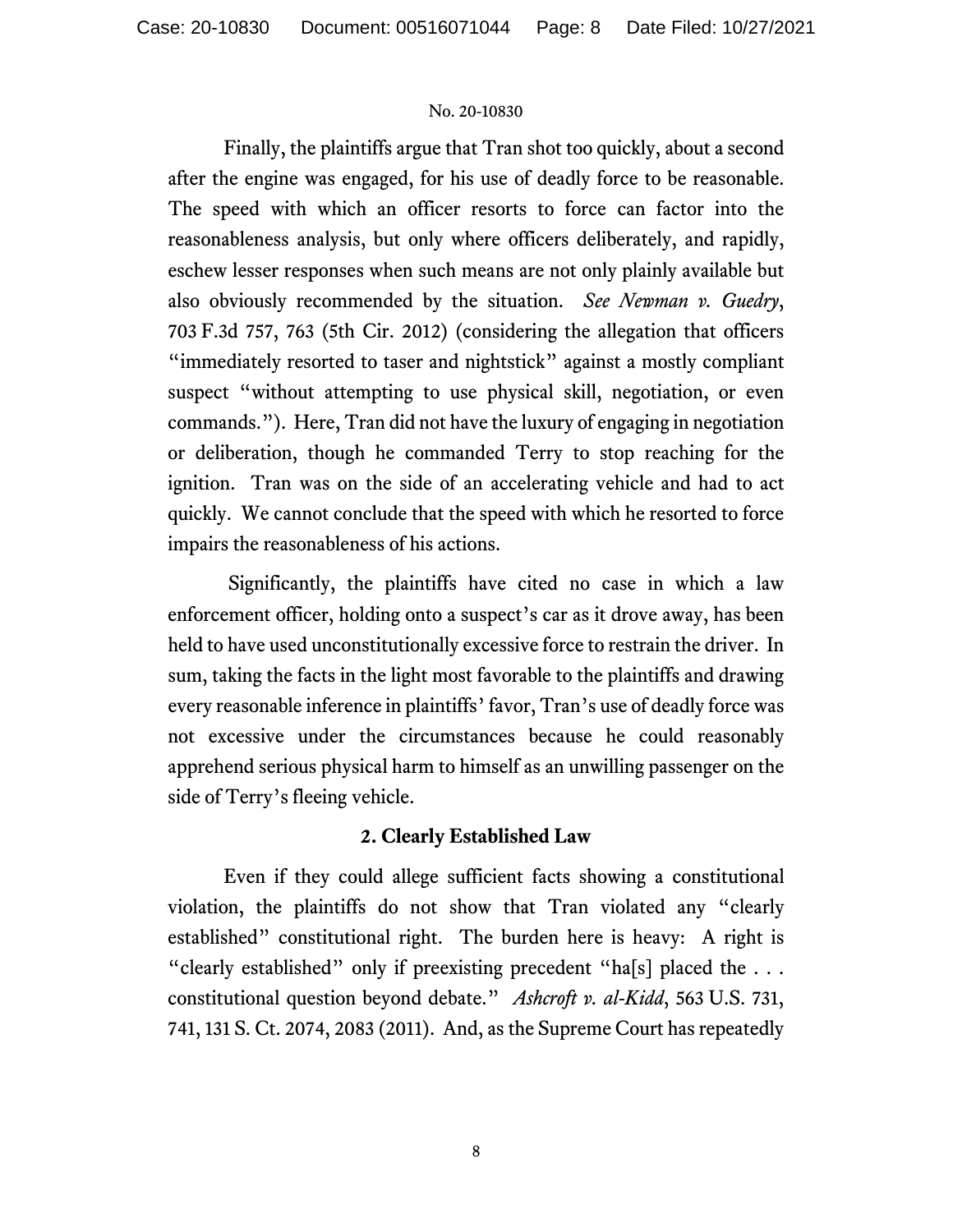admonished lower courts, we must define that constitutional question with specificity. [5](#page-8-0) Indeed, "[t]he dispositive question is 'whether the violative nature of *particular* conduct is clearly established.'" *Mullenix v. Luna*, 577 U.S. 7, 12, 136 S. Ct. 305, 308 (2015) (per curiam) (emphasis in original) (quoting *al-Kidd*, 563 U.S. at 742, 101 S. Ct. at 2084).

The specificity requirement assumes special significance in excessive force cases, where officers must make split-second decisions to use force. The results depend "'very much on the facts of each case,' and thus police officers are entitled to qualified immunity unless existing precedent 'squarely governs' the specific facts at issue." *Kisela v. Hughes*, --- U.S. ---, 138 S. Ct. 1148, 1153 (2018) (per curiam) (quoting *Mullenix*, 577 U.S. at 13, 136 S. Ct. at 309). To overcome qualified immunity, the law must be so clearly established that *every* reasonable officer in this factual context—an officer holding onto the side of a fleeing car where the driver has ignored instructions to stop would have known he could not use deadly force.

The plaintiffs here attempt to identify relevant, "clearly established" law in only two cases: *Lytle v. Bexar County*, 560 F.3d 404 (5th Cir. 2009) and *Tennessee v. Garner*, 471 U.S. 1, 105 S. Ct. 1694 (1985). But neither case clearly establishes squarely governing precedent.

In *Lytle*, a police officer fatally shot a teenage passenger in a fleeing car that was, allegedly, "three or four houses down the block" from him. *Lytle,*  560 F.3d at 409. This court rejected the officer's qualified immunity defense because "by the time the [car] was three or four houses away, a jury could conclude that any immediate threat to [the officer] had ceased." *Id.* at 413. From *Lytle*, the plaintiffs concoct a clearly established prohibition on using

<span id="page-8-0"></span><sup>5</sup> *See, e.g.*, *City of Escondido v. Emmons*, --- U.S. ---, 139 S. Ct. 500, 503 (2019) (per curiam); *Kisela v. Hughes*, --- U.S. ---, 138 S. Ct. 1148, 1152 (2018) (per curiam); *City & Cty. of San Francisco v. Sheehan*, 575 U.S. 600, 613, 135 S. Ct. 1765, 1775-76 (2015) (per curiam); *Ashcroft v. al-Kidd*, 563 U.S. 731, 742, 101 S. Ct. 2074, 2084 (2011).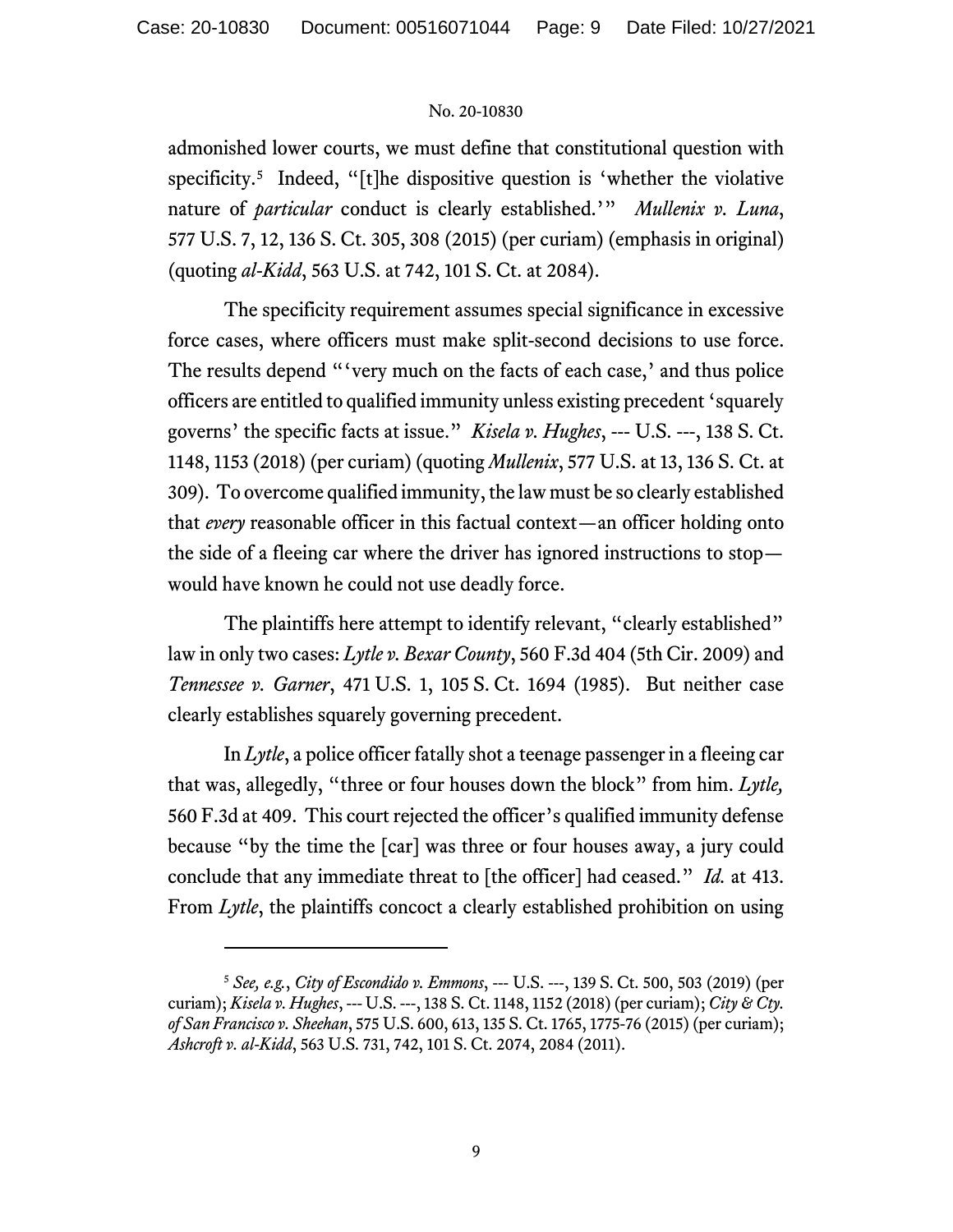deadly force, "in the context of a suspect declining a vehicular traffic stop," against "a fleeing felon who does not pose a sufficient threat of harm to the officer or others." That formulation, however, is not specific enough or factually apposite. It fails to incorporate the important facts that the officer in *Lytle* fired at the vehicle when it was at a distance and driving away from him. Officer Tran, in contrast, shot when the SUV started moving while he stood on the running board. The danger he faced was both direct and immediate. *Lytle* does not in any way clearly establish the law that *every* reasonable officer in Tran's position would have known he could not use deadly force.

The plaintiffs also attempt to extract, from *Lytle* and several out-of-circuit cases,<sup>[6](#page-9-0)</sup> the principle that "an officer lacks an objectively reasonable basis for believing his own safety is at risk—and therefore cannot use concerns about his own safety to justify deadly force—when he is not in the path of the vehicle." That *Lytle* and those other cases do "clearly establish" such a principle is dubious.<sup>[7](#page-9-1)</sup> Be that as it may, it has no bearing on this case. An officer standing at the side of a fleeing vehicle faces a different risk calculus than the officer clinging onto the side of a fleeing vehicle. *Lytle* and the other cases cannot put the constitutional question "beyond debate."

The plaintiffs' additional reliance on *Tennessee v. Garner* is wholly unpersuasive. In *Garner*, police officers were pursuing a young man who had

<span id="page-9-0"></span><sup>6</sup> *Orn v. City of Tacoma*, 949 F.3d 1167 (9th Cir. 2020); *Cordova v. Aragon*, 569 F.3d 1183 (10th Cir. 2009); *Kirby v. Duva*, 530 F.3d 475 (6th Cir. 2008); *Waterman v. Batton*, 393 F.3d 471 (4th Cir. 2005); *Cowan ex rel. Estate of Cooper v. Breen*, 352 F.3d 756 (2d Cir. 2003); *Scott v. Edinburg*, 346 F.3d 752 (7th Cir. 2003); *Vaughan v. Cox*, 343 F.3d 1323 (11th Cir. 2003); *Abraham v. Raso*, 183 F.3d 279 (3d Cir. 1999).

<span id="page-9-1"></span><sup>&</sup>lt;sup>7</sup> The Supreme Court has repeatedly expressed uncertainty about whether circuit-level precedent is controlling for purposes of qualified immunity. *See Dist. of Columbia v. Wesby*, ––– U.S. –––, 138 S. Ct. 577, 591 n.8 (2018*); Carroll v. Carman*, 574 U.S. 13, 17, 135 S. Ct. 348, 350 (2014); *Reichle v. Howards*, 566 U.S. 658, 665-66, 132 S. Ct. 2088, 2094 (2012).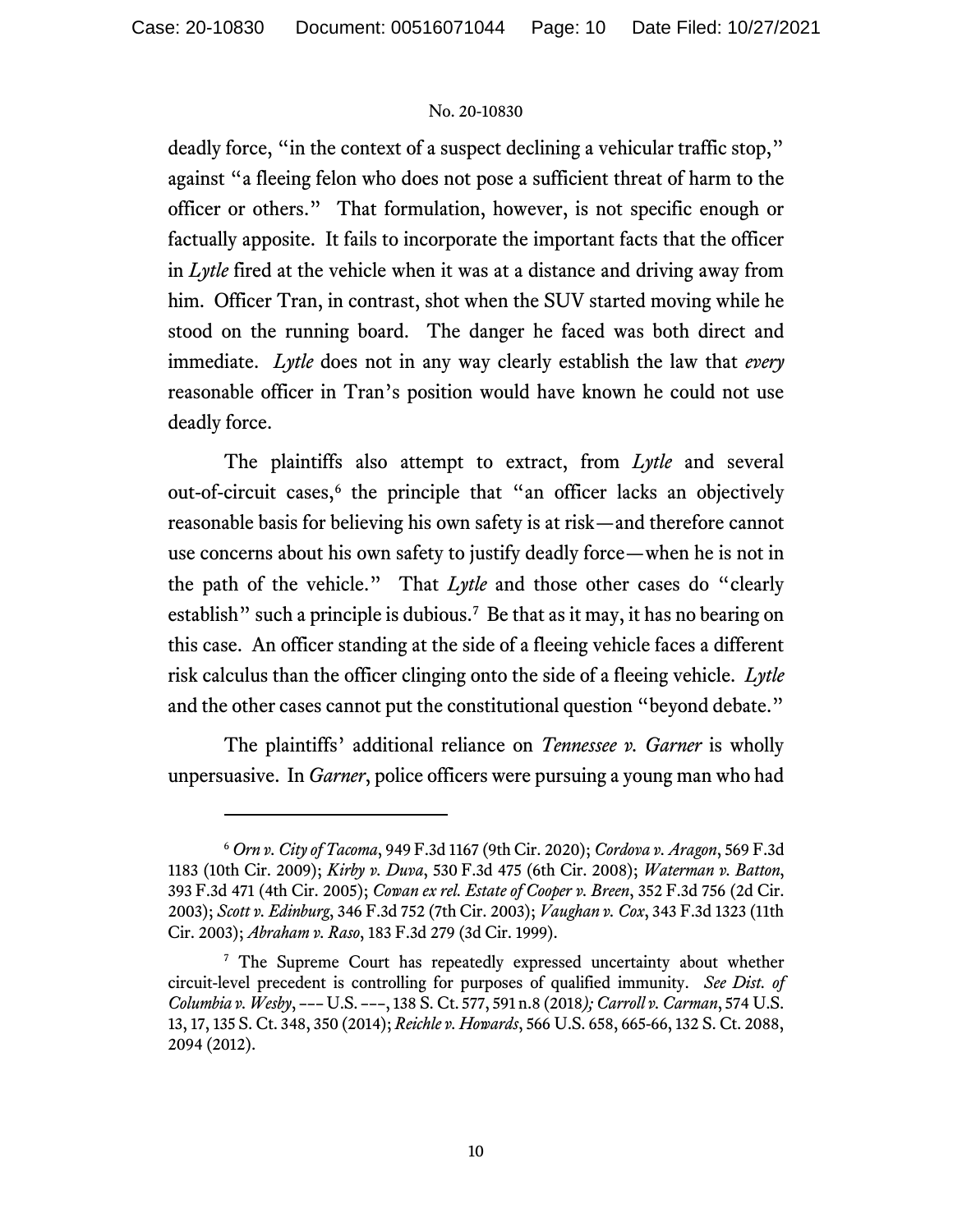stolen a purse and \$10. 471 U.S. at 3-4. As the purse-snatcher scaled a fence, one of the police officers shot him in the back of the head. *Id.* at 4. Terry's claim that *Garner* clearly establishes a prohibition on the use of deadly force where the "suspect poses no immediate threat to the officer and no threat to others" is far too general. The Supreme Court has repudiated this defective reasoning. *See, e.g.*, *Kisela*, 138 S. Ct. at 1153 (rejecting use of broad formulation of *Garner*'s holding); *White*, 137 S. Ct. at 552 (same); *Mullenix*, 577 U.S. at 13, 136 S. Ct. at 309 (same); *Brosseau v. Haugen*, 543 U.S. 194, 199, 125 S. Ct. 596, 599 (2004) (per curiam) (same).[8](#page-10-0) At most, *Garner* prohibits using deadly force against an unarmed burglary suspect fleeing on foot who poses no immediate threat. Viewing *Garner* through that narrower lens, as we must, reveals that *Garner* does little to establish law so that *every* reasonable officer in Tran's shoes would have known he could not use deadly force.

Finally, the plaintiffs argue that this is an "obvious" case under *Garner*, rendering it unnecessary to identify any particular case that puts the constitutional question beyond doubt. No doubt "obvious" excessive force cases can arise. [9](#page-10-1) But they are so rare that the Supreme Court has *never* identified one in the context of excessive force. Because this officer faced an all too "obvious" threat of harm, further speculation based on *Garner* is out of line.

<span id="page-10-0"></span><sup>8</sup> *Lytle v. Bexar County* is premised on a similarly broad reading of *Garner*. *See Lytle*, 560 F.3d at 417-18 (noting that it "has long been clearly established that . . . it is unreasonable for a police officer to use deadly force against a fleeing felon who does not pose a sufficient threat of harm to the officer or others.") (citing out-of-circuit case that relies on *Garner*, 471 U.S. at 11). As a result, it is dubious whether *Lytle* lives on after cases like *Mullenix v. Luna*, where the Supreme Court rebuked this court for relying on the same overly broad reading of *Garner*. *See Morrow v. Meachum*, 917 F.3d 870, 879 (5th Cir. 2019).

<span id="page-10-1"></span><sup>9</sup> This court purported to identify one "obvious" *Garner*-based case in *Cole v. Carson,* 935 F.3d 444, 453-54 (5th Cir. 2019) (en banc), but *Cole* has no offspring in this court.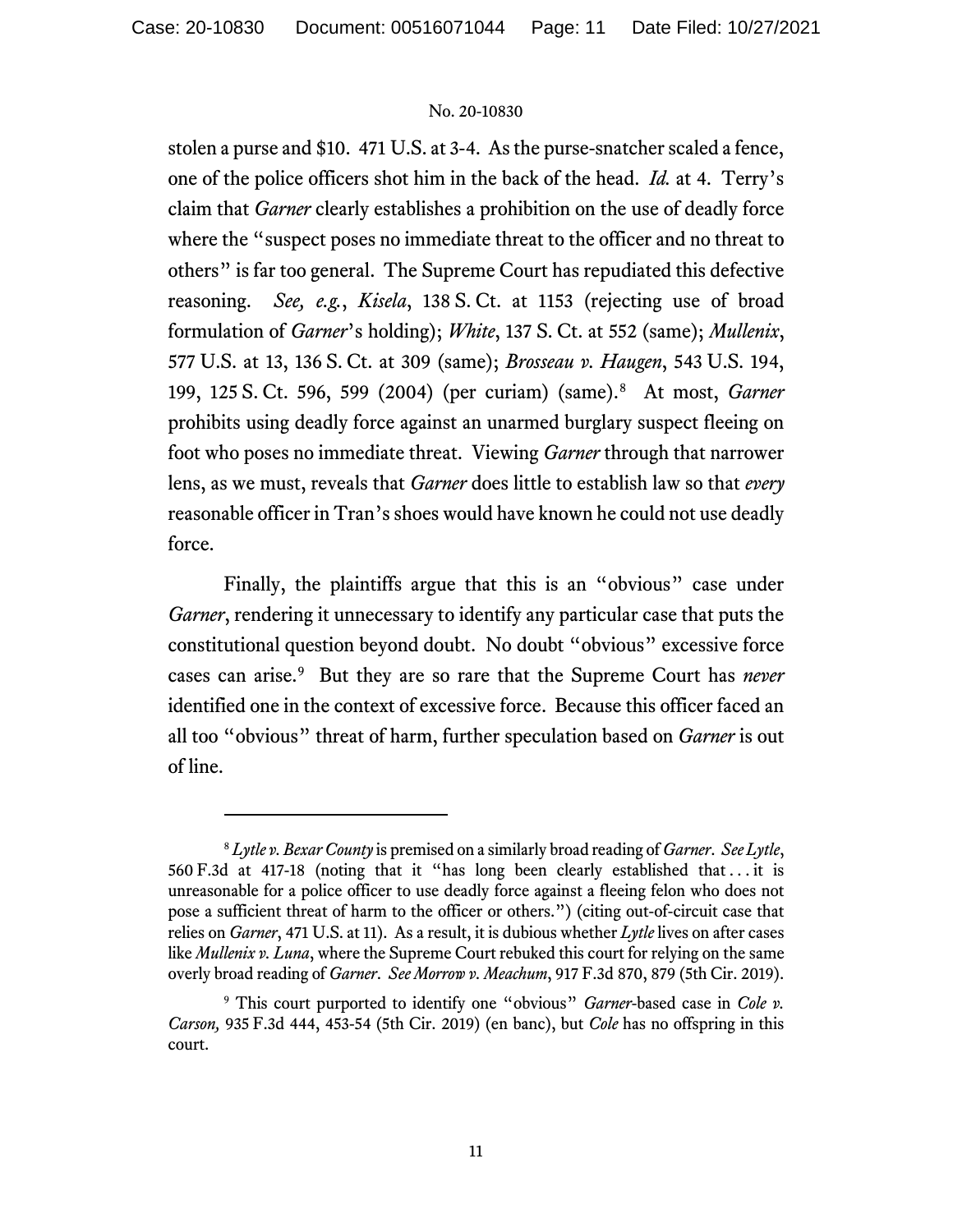The clearly established inquiry is demanding, especially in claims for excessive force. *Morrow v. Meachum*, 917 F.3d 870, 874 (5th Cir. 2019). Because the plaintiff must point to a case almost squarely on point, qualified immunity will protect "all but the plainly incompetent or those who knowingly violate the law." *Malley v. Briggs*, 475 U.S. 335, 341, 106 S. Ct. 1092, 1096 (1986). Here, the plaintiffs failed to identify any clearly established law that would place beyond doubt the constitutional question in this case, whether it is unreasonable for an officer to use deadly force when he has become an unwilling passenger on the side of a fleeing vehicle. As a result, their excessive force claims cannot succeed.

## **B. Harmon's excessive force claim**

Harmon's excessive force claim fails not only because Tran is entitled to qualified immunity, but also because, as a passenger, Harmon failed to state a valid Fourth Amendment claim in his own right. During this litigation, Harmon pressed two theories of liability. In the district court, Harmon argued that Tran used excessive force by firing his weapon in close proximity to Harmon's face. That is a bystander theory. On appeal, Harmon argues that Tran seized him "by deliberately shooting the driver of the moving car," which was unreasonable because Tran used excessive force to do it. Neither theory works.

Harmon's bystander theory fails because "there is no constitutional right to be free from witnessing . . . police action." *Grandstaff v. Borger*, 767 F.2d 161, 172 (5th Cir. 1985). Bystander excessive force claims can only succeed when the officer directs the force toward the bystander—that is to say, when the bystander is not really a bystander. *See Coon v. Ledbetter*, 780 F.2d 1158, 1160-61 (5th Cir. 1986). In *Coon*, for instance, a police officer allegedly fired heavy buckshot into a trailer home while trying to apprehend its owner. *Id.* at 1159-60. Coon's four-year-old daughter was in the trailer when the police officer shot. *Id.* at 1160. Coon's wife, on the other hand,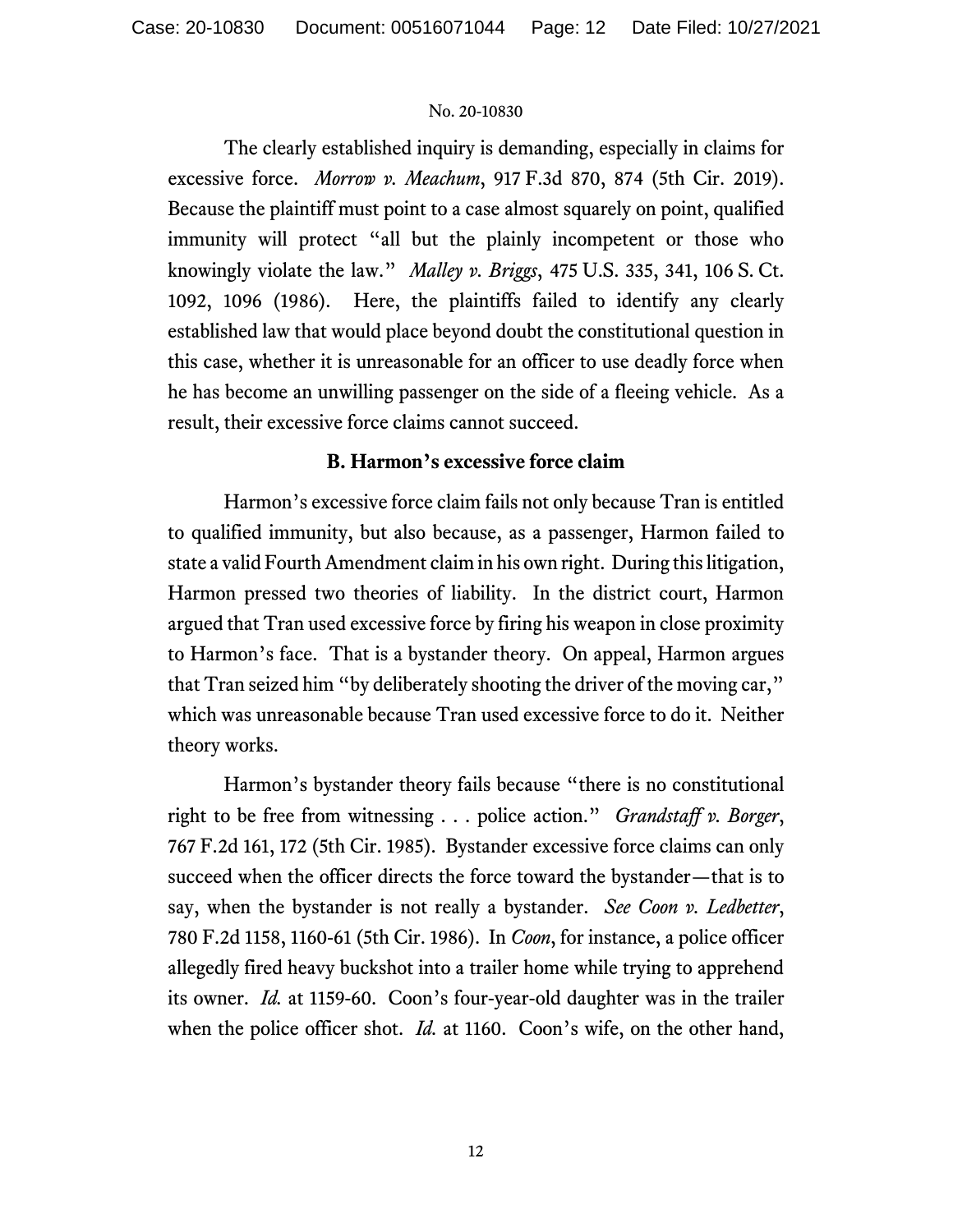watched from behind the firing line. *Id.* at 1161. Coon's wife and daughter brought § 1983 claims against the police officer, arguing that he violated their Fourth Amendment rights. *Id.* at 1160. This court rejected the wife's claim, but because the daughter was in the trailer and thus subject to the officer's gunfire, the court allowed the daughter's claim to proceed. *Id.* at 1160-61. Indeed, the court noted, "[t]here was no evidence that any act of the deputies was directed towards" the wife. *Id.* at 1161. In this case, Harmon does not allege that Tran fired indiscriminately into the car. Rather, he alleges that Tran "stuck his gun through the passenger window—mere inches away from the face of Harmon—and fired." Like Coon's wife, he was not within the purview Tran's gunfire. Thus, Harmon's bystander theory fails.

Because Harmon failed to raise his other theory in the district court, it is waived. *See Kirschbaum v. Reliant Energy, Inc.*, 526 F.3d 243, 257 n.15 (5th Cir. 2008). Even if Harmon had articulated that theory below, it would still fail because, as already explained, Tran is entitled to qualified immunity.

## **C. Municipal liability claims**

The final issue is whether the district court erred in dismissing Terry's and Harmon's claims against the City of Arlington. The plaintiffs press two theories of municipal liability: the City failed to discipline Tran, despite having actual knowledge of his repeated incidents of allegedly violent misconduct; and the City had constructive knowledge of the Arlington Police Department's alleged custom of using excessive force with racial bias. A governmental entity, however, may only be held liable in a § 1983 suit when the complained-of constitutional injury, here the use of excessive force, results from "execution of a government's policy or custom." *Monell v. Dep't of Social Servs.*, 436 U.S. 658, 694, 98 S. Ct. 2018 (1978). Because plaintiffs failed to allege a predicate constitutional violation by Tran, the result is preordained: These claims cannot succeed.